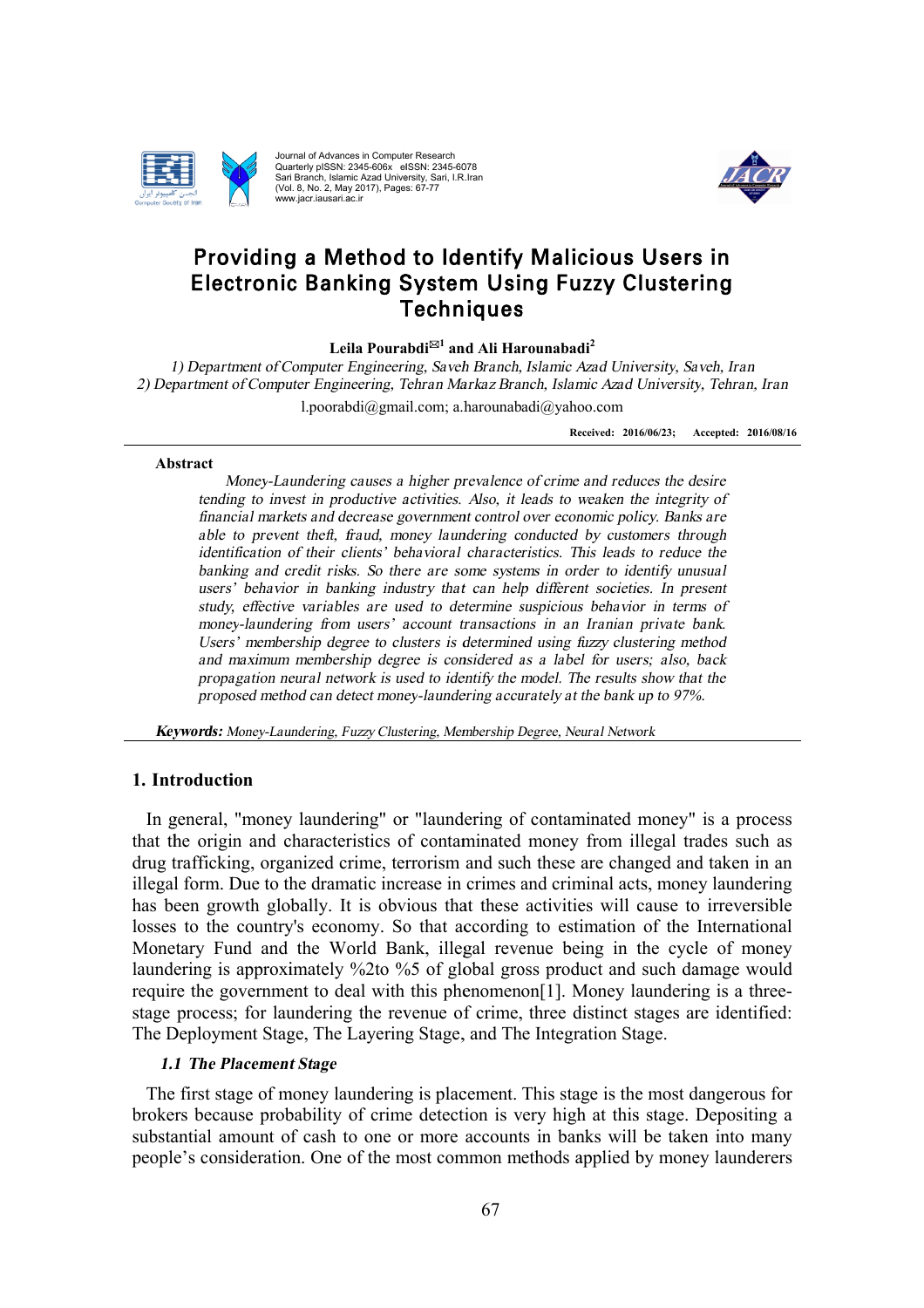is employment of people who deposit the cash into bank accounts for several times and less than specified limit for reporting, and they mainly use the small or a combination of different notes. Also, it is possible that these people receive traveler's check or payment order. The tool will then be deposited in the target bank. Substitution through electronic draft, conversion of currency or stock or securities (etc), property purchase, speculation and mass displacement, gambling and betting, payment order, insurance purchase and etc are the other methods of money laundering at this stage.

## *1.2 The Layering Stage*

The second stage is layering or overlying. In this stage, contaminated money of financial institution established at the beginning was withdrawn and displaced through some other financial institutions and applied in complex transactions. Using high-value credit cards to pay foreign purchase and deposit funds to unknown banks in "tax haven" are methods applied by money launderers and tax evaders. In general, the purpose of money launderers at this stage is that the identification of contaminated money gets more difficult by the government and tax officers. Electronic transfer of money, transferring money to shopping institution, deposits, current accounts and other intermediary are the other ways in which they are used by money launderers.

## *1.3 The Integration Stage*

The last stage of money laundering is integration. This occurs when laundered money can be restored to use the legal system that it may not be identified. Re-loan, loan default, collateral loan etc. are some methods used in this stage. One of the other efficient methods in this stage is acquisition buying of a bank in tax havens. Ownership of these institutions allows money launderer to change all signs of contaminated money by doing various activities. Credit card, buying financial assets and resell them, export and import, establishing financial institutions, etc. are some ways that money launderer apply to be able to restore contaminated money towards legal system [2].

#### **2. Related Works**

Banks by knowing behavioral characteristics of their clients can prevent theft, fraud, money laundering conducted by customers. This leads to reduce the banking and credit risks. Nonparametric methods and data mining like decision trees, neural networks and expert systems were applied. In this study, some proposed recommendation is studied to identify fraud. In the following, there are a few other methods for the detection of crimes is considered in the banking system. Fraud is a serious crime that it necessitates the development of transactions detection methods. Some studies were conducted, but the problem is not solved completely. ARadial Basis Functions(RBF) neural network model based on clustering algorithm APC-III and subtractive algorithm of least squares to conflict money laundering was proposed. Clustering algorithm APC-III is used to determine the parameters of RBF in hidden layer and Regression Least Squares (RLS) algorithm is adopted to update links weights between the hidden layer and output layer.

Since the RBF neural network can perform calculations from time to time by their units, they can determine whether the flow of capital is included in money laundering activities [3]. A clustering algorithm combining k-means and Birch and decision tree is used to detect money laundering. The main purpose of decision tree is classification of data objects through a top-down approach. Many clustering algorithms are ineffective in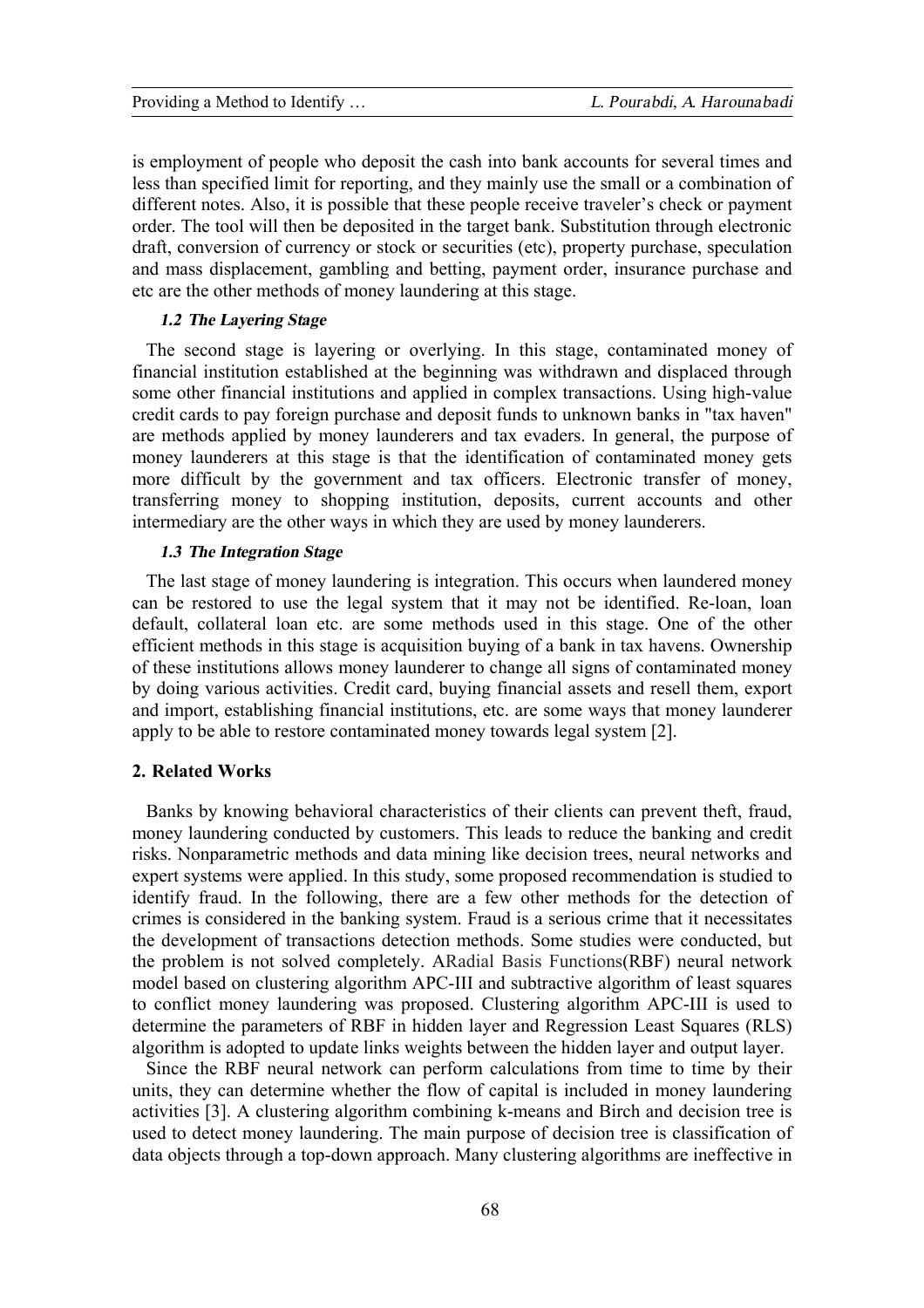very large databases and it is not considered the appropriate memory for cases which are too large in database. Birch is an unsupervised data-analysis algorithm to perform hierarchical clustering in large data set in particular, and an incremental algorithm. But it cannot control financial data well. But Birch is sensitive to noise and derived data which is the most important part in anti-money laundering. In addition, K-means algorithm can easily handle financial data, but it is so costly. Liu and his colleagues suggested the following decision tree for their system based on Birch and k-means to solve the problems [4]. Id3 algorithm is used in order to assess the risk of money laundering based on decision tree. The most important feature is selected as the root of tree and the rules are derived from the root to some leaf nodes. Each path from the root to the leaves provides a classification rules from examples. Each path from root to leaves provides a rules' classification of cases. Using their features and ranges through the extracted rules of the branches, some features were identified as the most important in money laundering [5].

A model of graphs that may include suspicious transactions has been created. The model used in this paper is parameterized. Using fuzzy numbers indicates the parameters of transactions and parameters of discovered transaction graphs. Since money laundering may include the transfer of money through various accounts, the presented graphs transactions model parameterized due to some structural features [6].

A association rules are used which are based on Learning the specific rules and are able to discover indicators of deceptive behaviors from large databases of user's transactions. These indicators are applied to provide monitor system in order to record unusual behavior of customers and identify suspicious ones. Finally, the output of these systems can be used to alarm and warn the offending users [7].In order to detect crime in cash-card, it is used fuzzy logic and Takagi-Sugeno Neural-Fuzzy to Deutsche Bank Fraud Transactions. Using rules generated by fuzzy logic and based on professional experts' idea, it is able to detect suspicious users' behavior in terms of their fraud[8].

#### **3. Fuzzy Clustering**

The data may contain complex structures that even the best data mining techniques are not able to extract significant patterns from them. Clustering provides a way to identify complex data structures and separate inconsistent competitive signals to their parts. Clustering is called to division of heterogeneous population into a number of subsets or homogeneous clusters. The basic idea in fuzzy clustering is such that we assume each cluster is a set of elements, then by changing in definition of elements membership in this set it can be a mode of an element which is only able to be from a cluster member (partition mode) to a mode which each element can be set with different degree in several clusters, the classification that are more compatible with reality. Fuzzy C-Means (FCM) is one of the most popular techniques of clustering algorithm [8]. FCM clustering algorithm depends on many factors such as the number of clusters and determination of the distance between the clusters. One of the most important issues in clustering is selection of a number of appropriate clusters. It can be said that the number of clusters is useful that [10]:

Samples in a cluster are similar to each other as much as possible; common criteria for determining the value are data density and variance data. Samples of different clusters are separated as much as possible.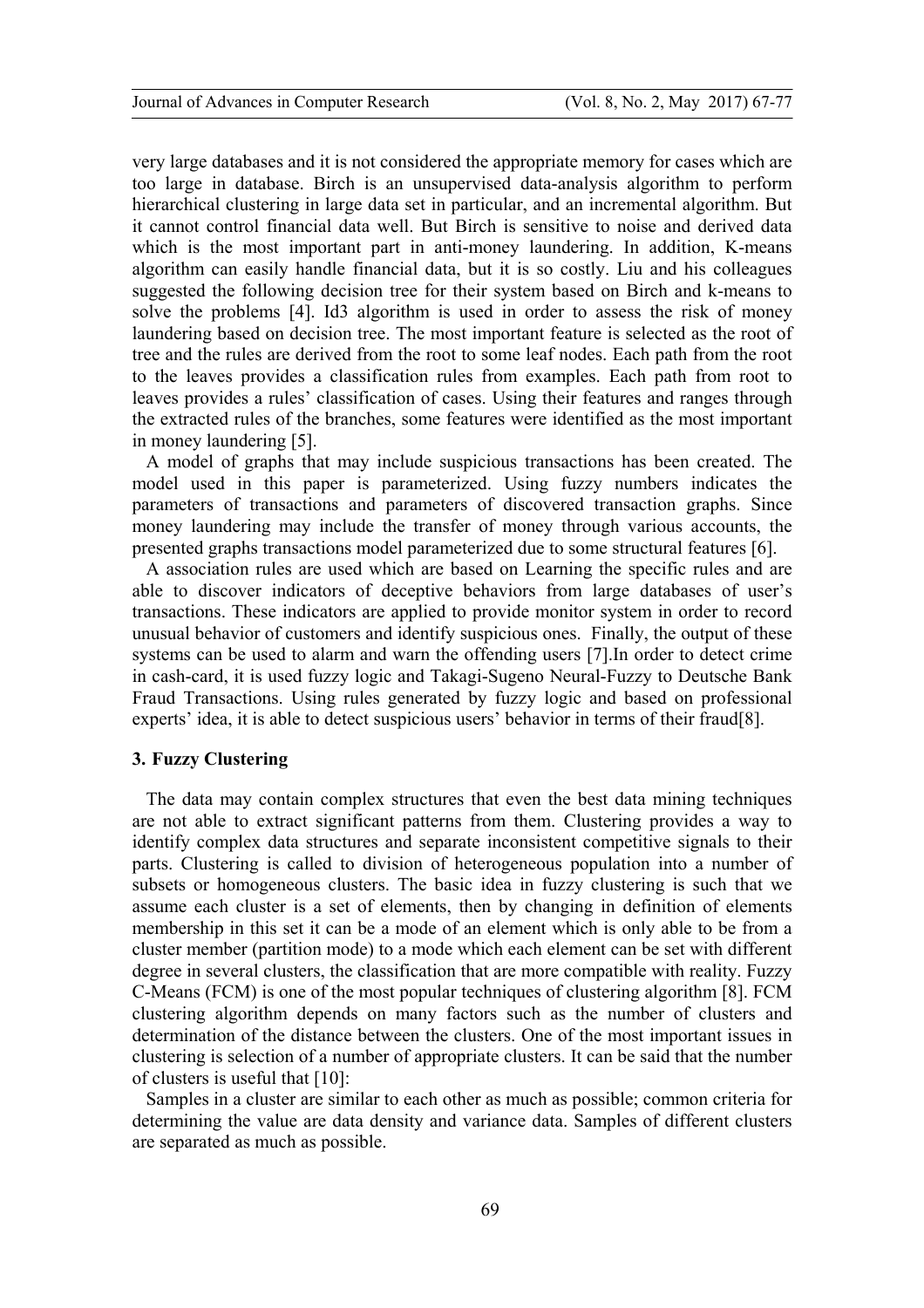For FCM algorithm, during the data clustering, the value of all features is considered equal. While the actual data collection, some features may be more significant than other. For this, during the clustering some feature having more power and value should be significantly considered more. To solve this, some methods have been proposed in which each feature is evaluated based on its weight. In recent years, various clustering algorithm is provided with features weighting. In this paper, the proposed algorithm Improved Feature-Weighted Fuzzy C-Means(IFWFCM) is used [11].

Imagine that we have N training data that each this data has D different dimensions.

Also we have the fuzzy membership matrix indicating each data belonging to each cluster and c represent each cluster. In order to minimize the objective function, this algorithm is as follows:

$$
J_{m}(U,V,w:D) = \sum_{i=1}^{c} \sum_{j=1}^{N} \left(\mu_{ij}\right)^{m} \left[d_{ij}^{(w)}\right]^{2}
$$
 (1)

Here  $d_{ij}^{(w)}$  is weighted Euclidean distance using the weights  $w = (w_1, w_2, ..., w_d)$ <sup>T</sup> for features that are defined as follows:

$$
d_{ij}^{(w)} = \left\| diag(w) \left( x_j - v_i \right) \right\|
$$
 (2)

Here diag(w) is defined as follows:

$$
diag(w) = \begin{pmatrix} w_1 & 0 & \dots & 0 \\ 0 & w_2 & \dots & 0 \\ \dots & \dots & \dots & \dots \\ 0 & 0 & \dots & w_d \end{pmatrix}
$$
 (3)

It should also be noted that the following terms must be met in these equation.

$$
\sum_{i}^{c} \mu_{ij} = 1 \tag{4}
$$

$$
\sum_{q=i}^{d} w_w = 1 \tag{5}
$$

$$
J_{m}(U,V,w:D) = \sum_{i=1}^{c} \sum_{j=1}^{N} (\mu_{ij})^{m} \left[ d_{ij}^{(w)} \right]^{2} - \lambda \left( \sum_{i=1}^{c} \mu_{ij} - 1 \right) - \beta \left( \sum_{q=1}^{d} w_{q} - 1 \right)
$$
(6)

Where  $\lambda$  and  $\beta$  are Lagrange multipliers; finally, using Lagrange function, clustering centers updating formulas, membership functions as well as features weight vector is calculated as follow:

$$
\mu_{ij} = \frac{1}{\sum_{k=1}^{c} \left( \frac{d_{ij}^{w}}{d_{kj}^{w}} \right)^2} \tag{7}
$$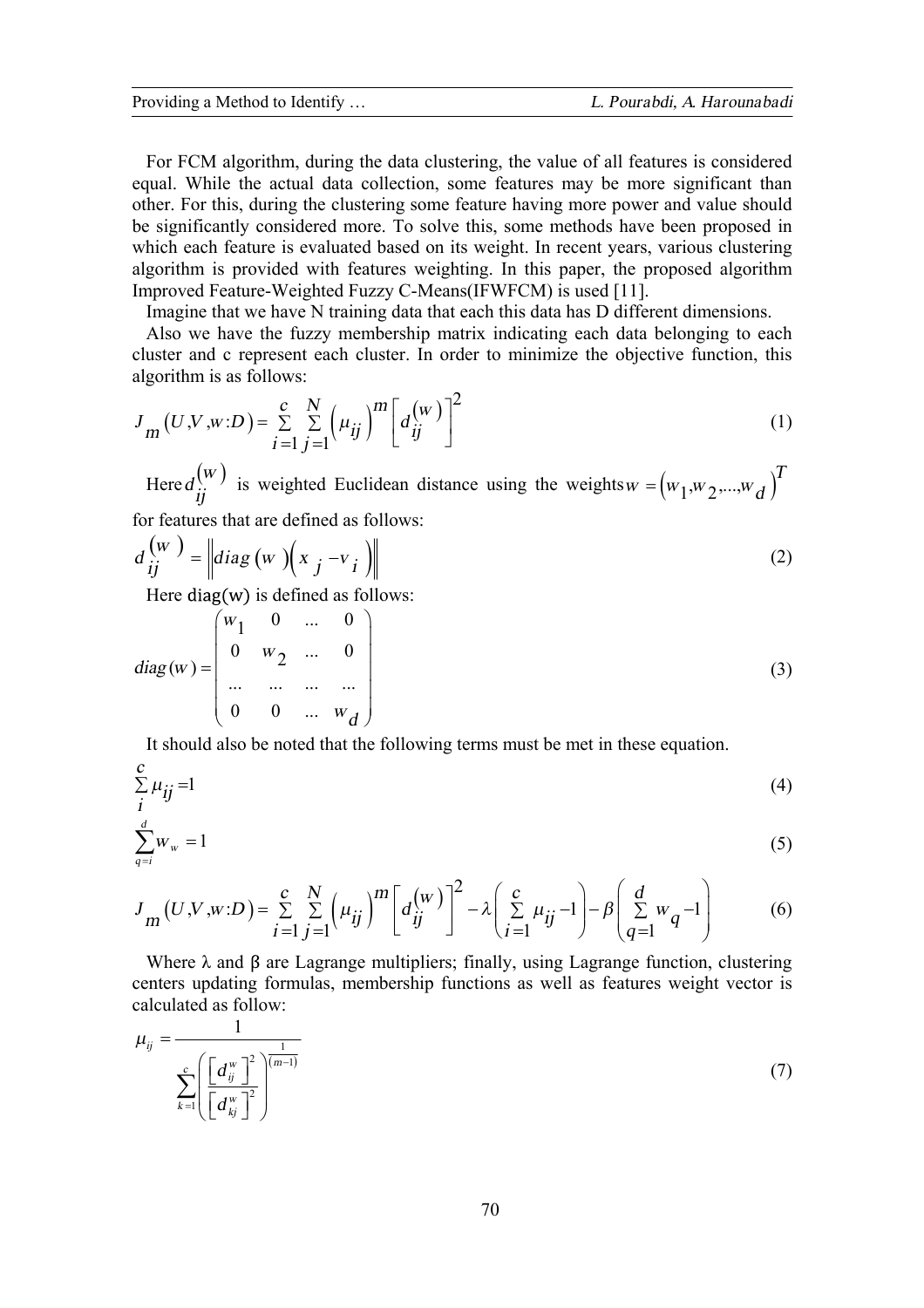$$
v_{i} = \frac{\sum_{j=1}^{n} \mu_{ij}^{m} x_{j}}{\sum_{j=1}^{n} \mu_{ij}^{m}}
$$
\n
$$
1
$$
\n(8)

$$
W_q = \frac{1}{\sum_{L=1}^d \left[ \frac{\sum_{i=1}^C \sum_{j=1}^N \mu_{ij}^m (x_{jq} - v_{iq})^2}{\sum_{i=1}^C \sum_{j=1}^N \mu_{ij}^m (x_{jL} - v_{iL})^2} \right]}
$$
(9)

Clustering pseudo-code IFWFCM for clustering data is as follows:

$$
D = \left\{ X_j \right\}_{j=1}^N
$$
  
Input: Datasets

Output: Terminal fuzzy partition matrix  $U(t)$ 

Terminal center matrix  $V(t)$ Terminal feature- weight vector w Initialization: Feature-weight vector w, Number of clusters C, Fuzzification exponent m, Fuzzy partition matrix U For  $i=1$ to  $||U^{i+1} - U^i|| \leq \varepsilon$ Step1:Compute the cluster center Step2:Calculate the weighted distances Step3:Update the fuzzy partition matrix Step4:Update the elements in the featureweightvector End For

## **4. Validation and Determination of Optimal Number of Clusters**

Fuzzy clustering algorithm receives the number of clusters as input. So before the start of the algorithm, it is necessary to know the optimal number of clusters in a dataset. For this, clustering validity indices are used.

Partition Coefficient:

The division multiplier index which is a simple one is defined as follows:

$$
V_{PC}(U) = \frac{1}{n} \left( \sum_{i=1}^{C} \sum_{j=1}^{N} u_{ij}^{2} \right)
$$
 (10)

$$
Max \left\{ (V_{pc}(U, c_i, m)) \right\} \tag{11}
$$

Where "C" and "N" refer to number of cluster and data number respectively;  $u_{ij}^2$ indicates degree of data membership. *Max*  $\{ (V_{pc}(U, c_i, m)) \}$  indicates to the most optimal number of clusters when  $V_{pc}$  is at its highest value[12].

The amount of  $V_{pc}$  than m has uniform dependence. Diverse levels are recommended in  $(1,30]$  for m, but m  $\leq$  5 is normal and m  $=$  2 is more common [13].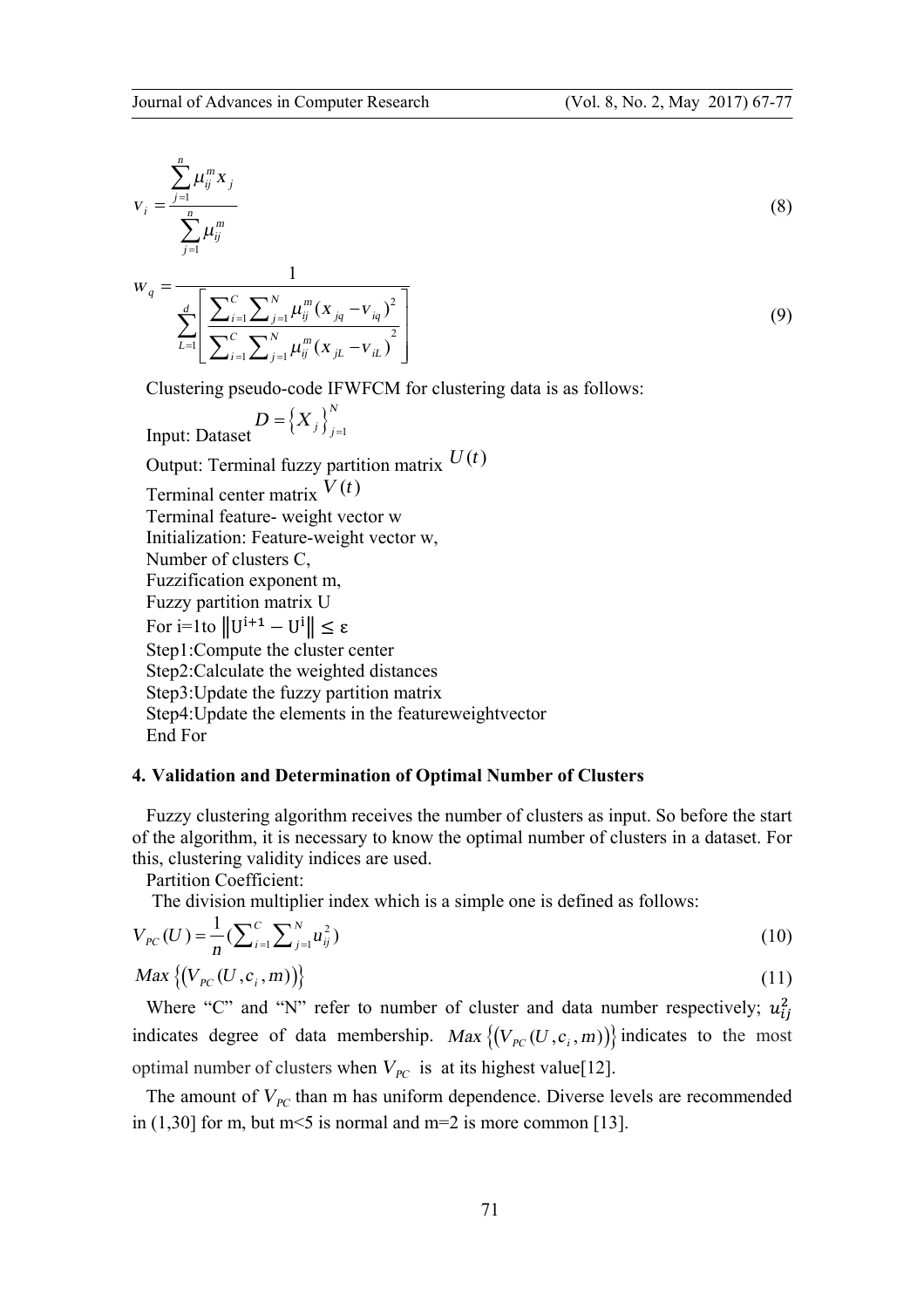Pal and Bezdek in [13] until find the most optimized cluster level tested  $V_{pc}$  for different m, in 2≤c≤ 10. The number of cluster which has the highest  $V_{PC}$  level was selected as the most suitable cluster number.

## **5. Neural Network Structure**

Neural network includes components of layers and weights and network behavior depends on relationship between members as well. In general, there are three types of neuron layer in neural networks:

Input layer: This layer receives inputs and it sends the input signal to the next layer in terms of its relationship power.

Middle layer (hidden layer): The number of middle layers and their neurons is optional; this layer should be selected carefully to give appropriate output. The function of these layers is determined by inputs and link weight between them and hidden layers. Weights between input and hidden units reveal that when a hidden unit should be activated.

Output layer: another group of neurons makes the outside world through its output; the performance of output unit depends on hidden unit activity and the link weight between the hidden and output units.

Learning a Back-Propagation (BP) network consists of three phases: pre-entry input learning pattern, related error Back-propagation and adjusting weights. Propagation learning algorithm is that for a given input pattern, it provides an output network and compares this reaction and optimal reaction of each neuron. Network weights are then modified to correct or reduce the errors and the later pattern is shown. Weighing modified continuously continues in this process until all errors of predetermined tolerance level are minimized. The purpose of learning is that the weights are adjusted in such a way that was achieved through providing sets of optimal input-outputs. To do this, the network is usually learned using a large number of input-output called "cases".

## **6. Dataset**

Applied data collection has 5 properties related to users in a 5-month transaction that we are able to identify kind of users' behavior in terms of suspecting to money laundering factor in a specific period of time. To do this, 999 users were selected. Applied properties in this study include: The standard deviation of the client's account in a period of time, having a joint account, the number of reciprocating transactions between several accounts, Number of functions more than the threshold, the number of additional accounts at the same bank. These features for all withdrawals and deposits are as physical presence, a Check, Internet Bank, Atm, etc. There was 3 Class in data set: The first cluster users with normal behavior, the second cluster users with little suspicious behavior and the third cluster users with suspicious behavior.

## **7. Method**

In this study, we tried to be able to cluster users due to their traits through users' account data that it is possible by settlement of a large number of money into one or more accounts according to many transactions and more functions than normal level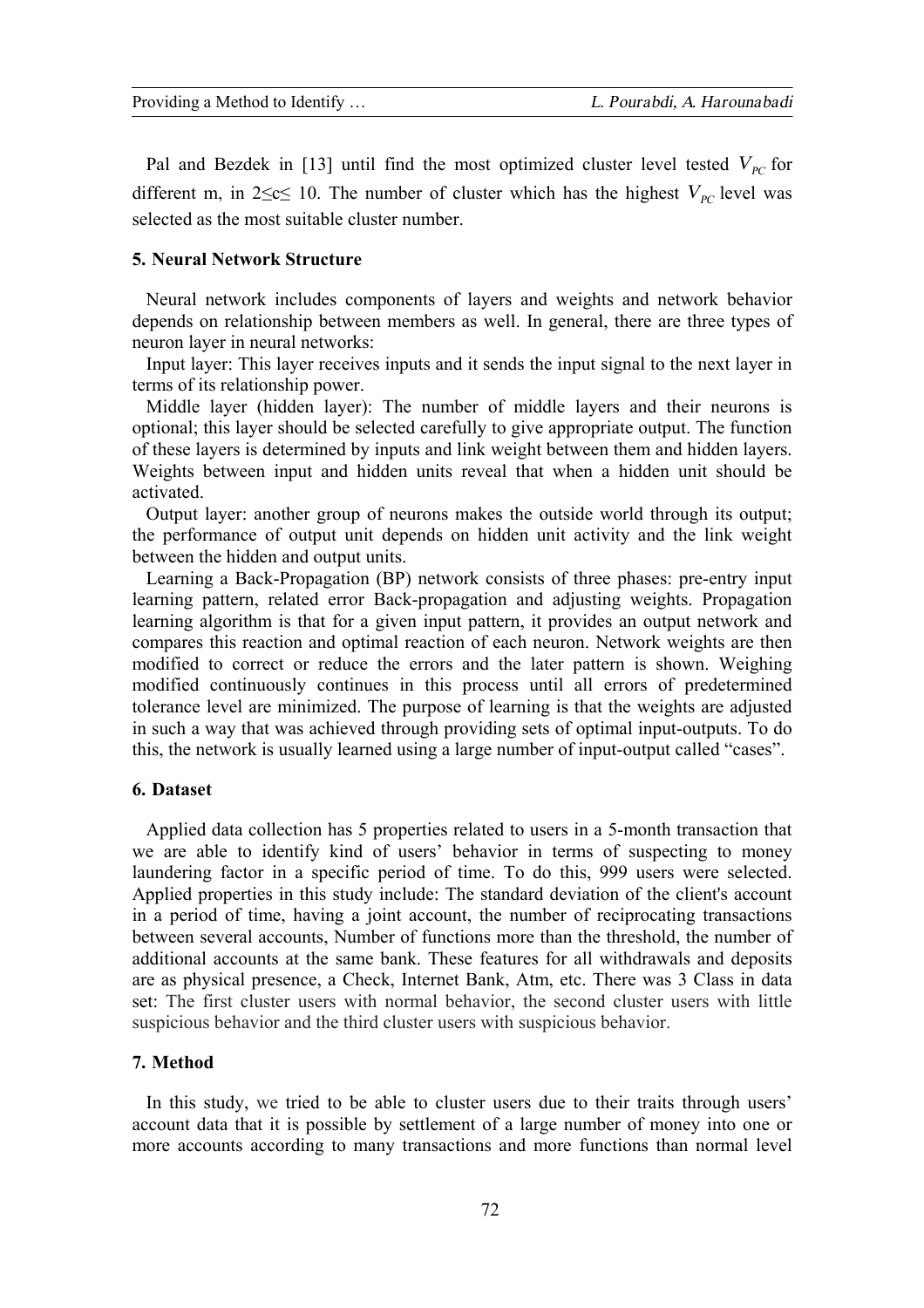that at the first level of money laundering which is the most important phase for identifying; and also fuzzy clustering which has more accurate results than classic clustering. Neural Network was used to identify new users' trait, too; after adequate training, the plexus could allocated users to that classes which are obtained clusters at clustering phase.

Partition coefficient is used to determine the optimal number of applied clusters. Partition coefficient is a validation criterion that its highest value indicates to optimal number of clustering.

In this study,  $V_{PC}$  index for limited number of m was obtained. As we can observe in table 1 and figures 1, 2, 3 and 4, $V_{pc}$  index represented c=3 for different m in clusters in 2≤c≤ 10.

| Number of cluster (c) | $m=1$ | $m=1/2$ | $m=2$ | $m=13$ |
|-----------------------|-------|---------|-------|--------|
|                       |       | 0/93    | 0/9   | 0/34   |
|                       | 1/04  | 0/98    | 0/95  | 0/38   |
|                       |       | 0/93    | 0/9   | 0/34   |
|                       | 0/96  | 0/9     | 0/86  | 0/3    |
|                       | 0/91  | 0/86    | 0/82  | 0/26   |
|                       | 0/78  | 0/73    | 0/68  | 0/11   |
| 8                     | 0/69  | 0/63    | 0/59  | 0/02   |
| O                     | 0/88  | 0/82    | 0/75  | 0/08   |
| 10                    | 0/65  | 0/62    | 0/56  | 0/02   |

*Table 1.*  $V_{PC}$  *index for different m* 



*Figure 1.*  $V_{PC}$  *index level for m=1*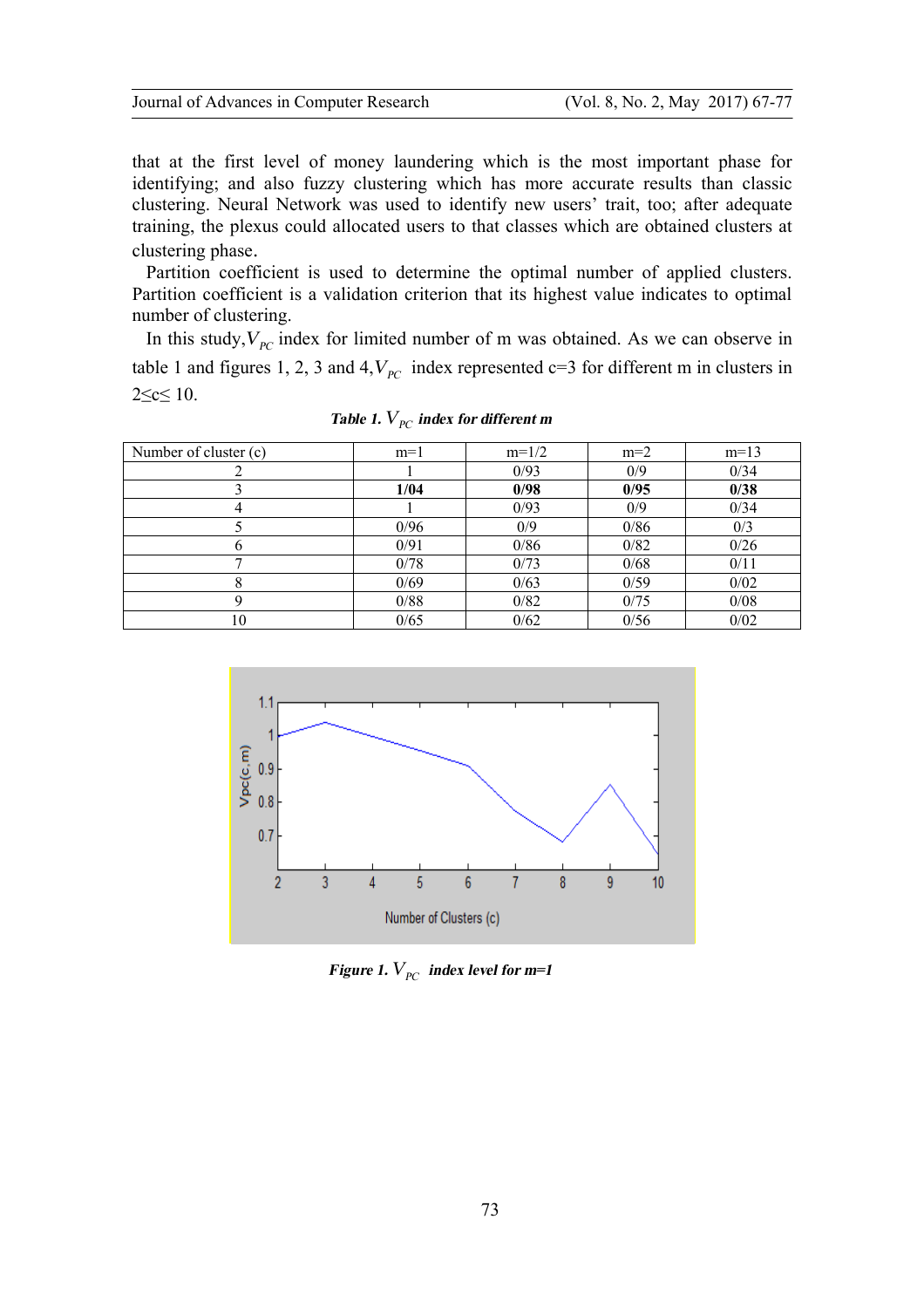

*Figure 2.*  $V_{pC}$  *index level for m=1/2* 



*Figure 3.* $V_{PC}$  *index level for m=2* 



*Figure 4.*  $V_{pC}$  *index level for m=13*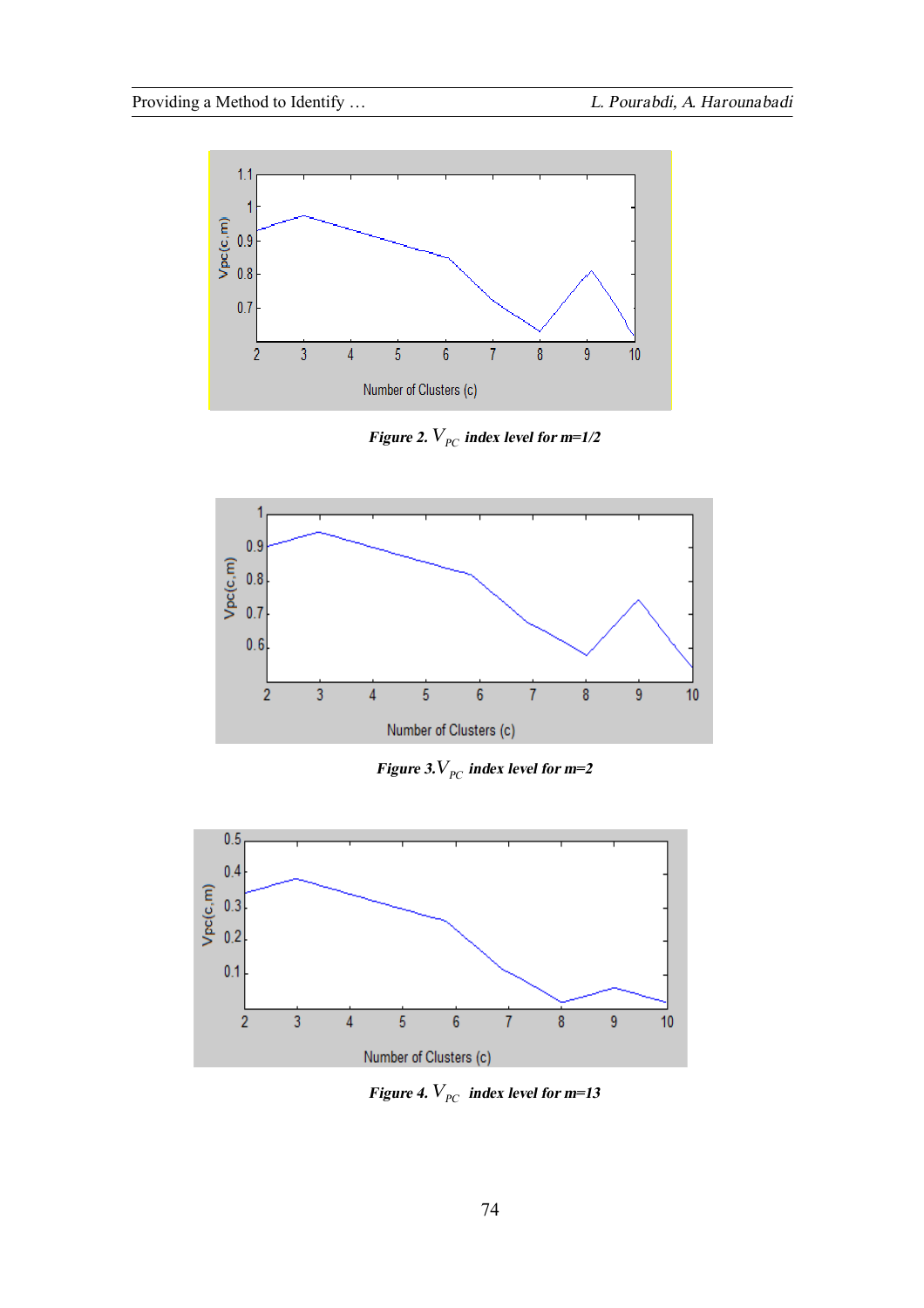After determining the number of clusters, these are taken to clustering algorithm IFWFCM. That is, it is determined  $C=3$  in clustering algorithm. After fuzzy clustering IFWFCM, it can be achieved the membership degree of each user in different clusters using membershipfunction matrix.

| 0.9125 | 0.9845     | 0.0960 | 0.0960 | 0.9845     | 0.0960 | 0.6646 |
|--------|------------|--------|--------|------------|--------|--------|
| 0.0857 | 0.0151     | 0.9023 | 0.9023 | 0.0151     | 0.9023 | 0.3328 |
| 0.0019 | 3.4469e-04 | 0.0017 | 0.0017 | 3.4469e-04 | 0.0017 | 0.0026 |

*Figure5. The membership of users in each of the three clusters*

According to Figure 5, membership degree of each user was obtained in 3 clusters. Therefore  $C=3$  indicates to the number of output layer in neural network. The first user with membership degree of 0.9125, 0.0857, and 0.0019 are classified as first, second, and third clusters respectively. So the first user with the membership rank 0.9125 belonged to cluster users with normal behavior. Clusters of users were obtained and the maximum degree of membership to the cluster was considered as a label for each user. K-fold cross validation assessment was used to validate the data. Due to data K=5 and k-1 parts and one part were used to train and assess or test model, respectively.

80%users are selected for training and 20% for test data. Since we have 5 properties, the input layer neuron is 5. Also, there are hidden neurons in middle layer. In this study, 20 neurons are used in middle layer. Training rate is considered 0.001, so 280 frequencies are obtained. Stimulation function of tangent middle and output layers are hyperbolic and sigmoid respectively. Using training data having been labeled, we could train Back-propagation neural network and the accuracy of neural network is evaluated by 20% unlabeled test data. The accuracy of neural network is obtained97 % in order to allocate members.

#### **8. Conclusion**

The purpose of this study is to present a method to identify suspicious behavior of users in electronic banking. Important behavioral characteristics are selected from bank data collection and classified by clustering algorithm IFWFCM and users division index PC with same behaviors in same clusters. Finally, Back-Propagation neural network was used due to having learning ability to identify new users' behavior. Experiments show that the proposed method is more accurate in identifying suspicious users' behavior. Study on previous works is shown that whereas there is less possibility to reach labeled data, the process of researches trends to unsupervised method. Another achievement of this study is that it can be determined the number of clusters using validation methods and then, clustering algorithm is used for clustering.

#### **9. Performance Assessment**

We have simulated proposed model performance results with the results obtained from FCM clustering method and BP neural network and compared. Totally, the results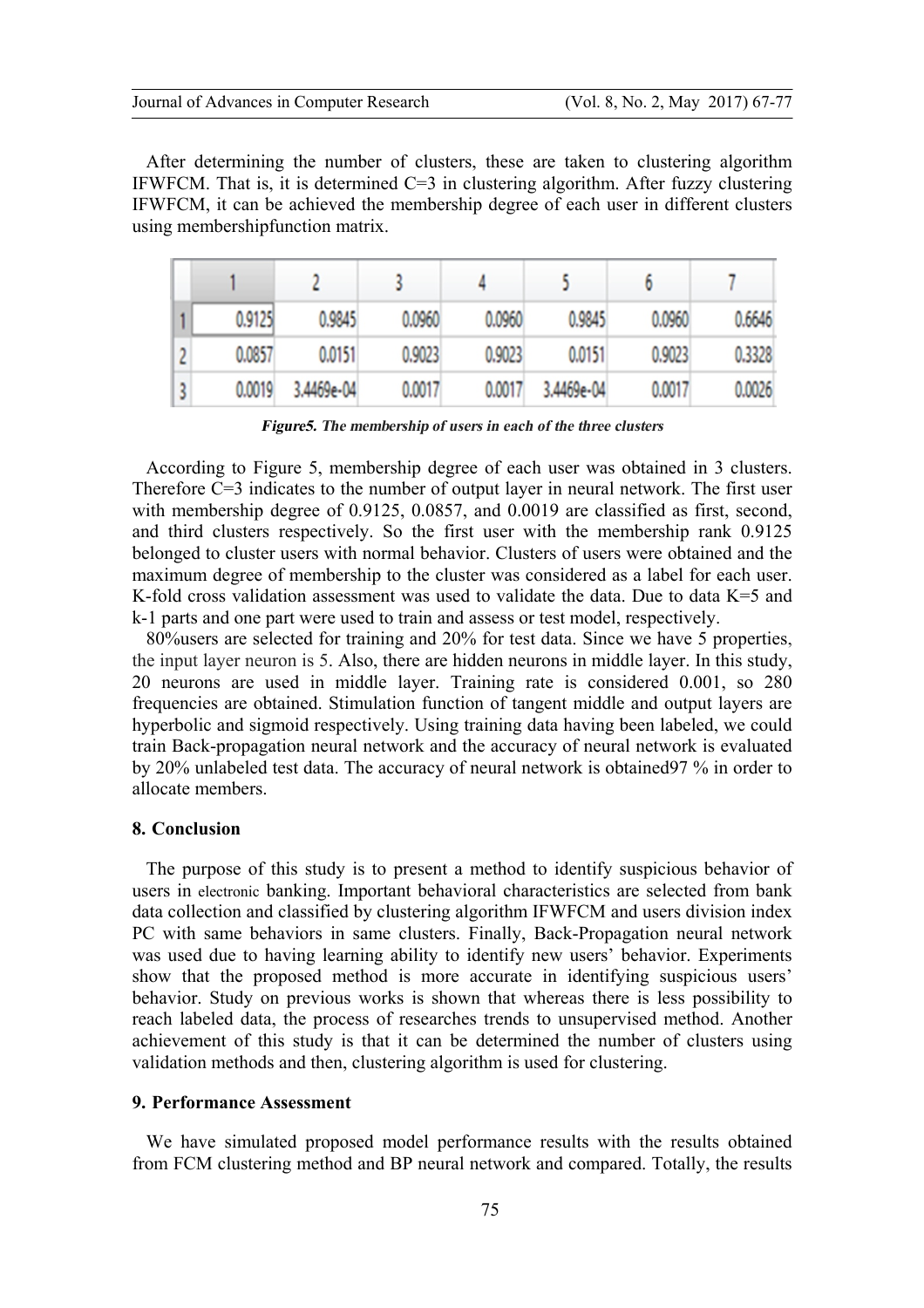have been obtained on the used data sets in this article. Stimulation has been done using MATLB R2013b. The results of conducted methods are shown in Figure 6:



*Figure 6. accuracy of proposed methods and FCM with neural network* 

## **10. Future Works**

From present study, it is recommended the following suggestion for future research: it can be used the other features of money laundering to identify suspicious behaviors such as this important feature which the high number of deposits with dim sum is a considerable amount in a short time. When data label was not available for security reasons, clustering algorithms were used to identify data label. Using clustering and evolutionary algorithms are applied to improve accuracy. Improvement in existing clustering methods is done in order to enhance the accuracy of the clustering; that is, in weighted clustering when algorithm is used for the first time, weights are randomly determined for data; so it is better to use some methods such as Laplace score or data dispersion of each weight should be identified; since features' weight are different and the more important the features the higher weight it has.

## **References**

- [1] J.M.Myers,"International Strategies to Combat Money Laundering," Financial Crimes Enforcement Network. U.S. Department of the Treasury for the International Symposium on the Prevention and Control of Financial Fraud Beijing, 1998.
- [2] R.J. Mechalowski, "Order, Law, and Crime: An Introduction to Criminology," New York : McGraw Hill, 1985.
- [3] L.T. LV, N. Ji, and J.L. Hong, "A RBF Neural Network Model for Anti-Money Laundering," International Conference on Wavelet Analysis and Pattern Recognition, 2008.
- [4] L. Rui, Q. Xiao-long, and M. Shu, and Z. Shuai-zheng,"Research on Anti-Money Laundering Based on Core Decision Tree Algorithm,"Control and Decision Conference (CCDC), 2011.
- [5] W. Sunan, U. Zhejiang,andY. JianGang, "A Money Laundering Risk Evaluation Method Based on Decision Tree," Conference on Machine Learning and Cybernetics, 2007.
- [6] K. Michalak, and J. Korczak,"Graph Mining Approach to Suspicious Transaction Detection," Conference on Computer Science and Information Systems, 2011.
- [7] L. Fang, M. Cai, and H. Fu, and J. Dong,"Ontology -Based Fraud Detection," Conference on Computational Science, 2007.